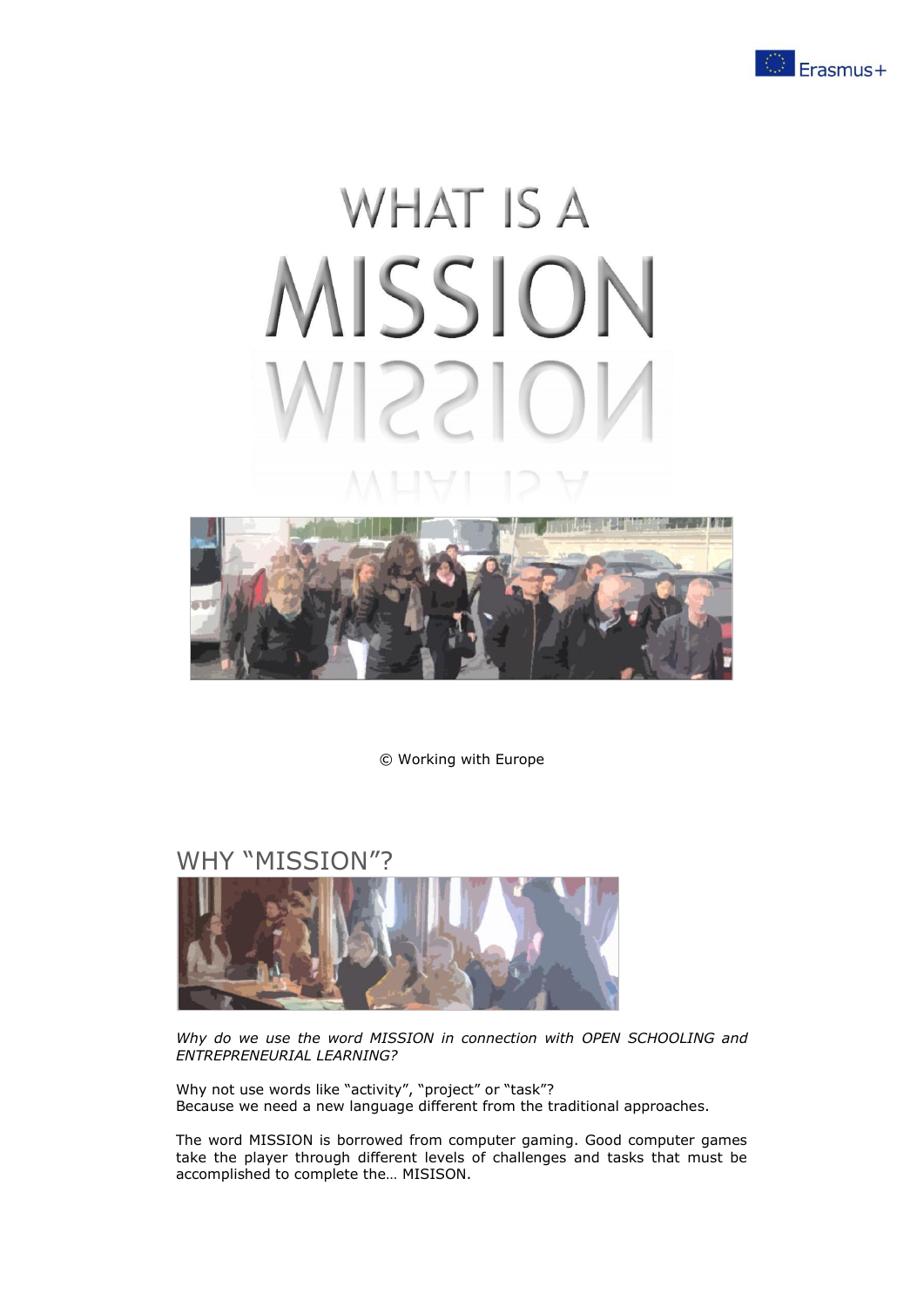Often new levels are more complicated to accomplish than the first ones, and often you will need the resources created along the first levels to accomplish the tasks at later levels.

This means that you accumulate resources and skills along the different levels; precisely the skills and resources you will need to accomplish your mission. Therefore, you cannot simply jump to the last level, because you will not have the skills and resources to be successful at that level.

And therefore, you cannot change the order or sequence of the levels, as each level will create the needed capacity to accomplish tasks at the next level.

Most young people are very familiar with this "logic"; it's in their blood. Thus, we believe that this "computer game language" is useful when working with them.

Another reference might link to scientific missions or to military missions, making you think about exploration of new areas hitherto unknown, or developing strategies and tactics to defeat your enemy.

**However, the main reason** for using the work MISSION is that it links strongly to the world of computer gaming.

Furthermore, and this is also true for good computer games, you can never accomplish your mission alone: you need team work; you need to work with various forms of resources and alliances along the levels.

## WHAT'S THE KEY MISSION OF THE MISSION?



The most important thing in the kind of mission that we work with is to create *capacity*.

Our missions are social missions, linked to real-life engagement and real-life change. The young people need to build capacity to accomplish such missions.

#### *Why the EU commission talks about this?*

Because for young people have to learn to create their ways… They need to be able to change the situation themselves, building on own resources and capacity. Society will not do it for them…

#### So, the key mission of the mission is to build capacity.

The mission of the mission(s) is to create a feeling based on real experience that you are indeed able to do something for yourself and bring about change.

The truth is, in fact, that more and more young people, will need such capacity in the constantly changing and unpredictable globalized economy.

The missions are the tools with which we seek to build these capacities, since such capacity cannot be built in the classroom or through traditional empowerment approaches.

Of course, this is a chock to the traditional educational world and to the establishment of teachers, institutions and social workers. They are not at all prepared for this kind of capacity building and they will need to learn alongside the students!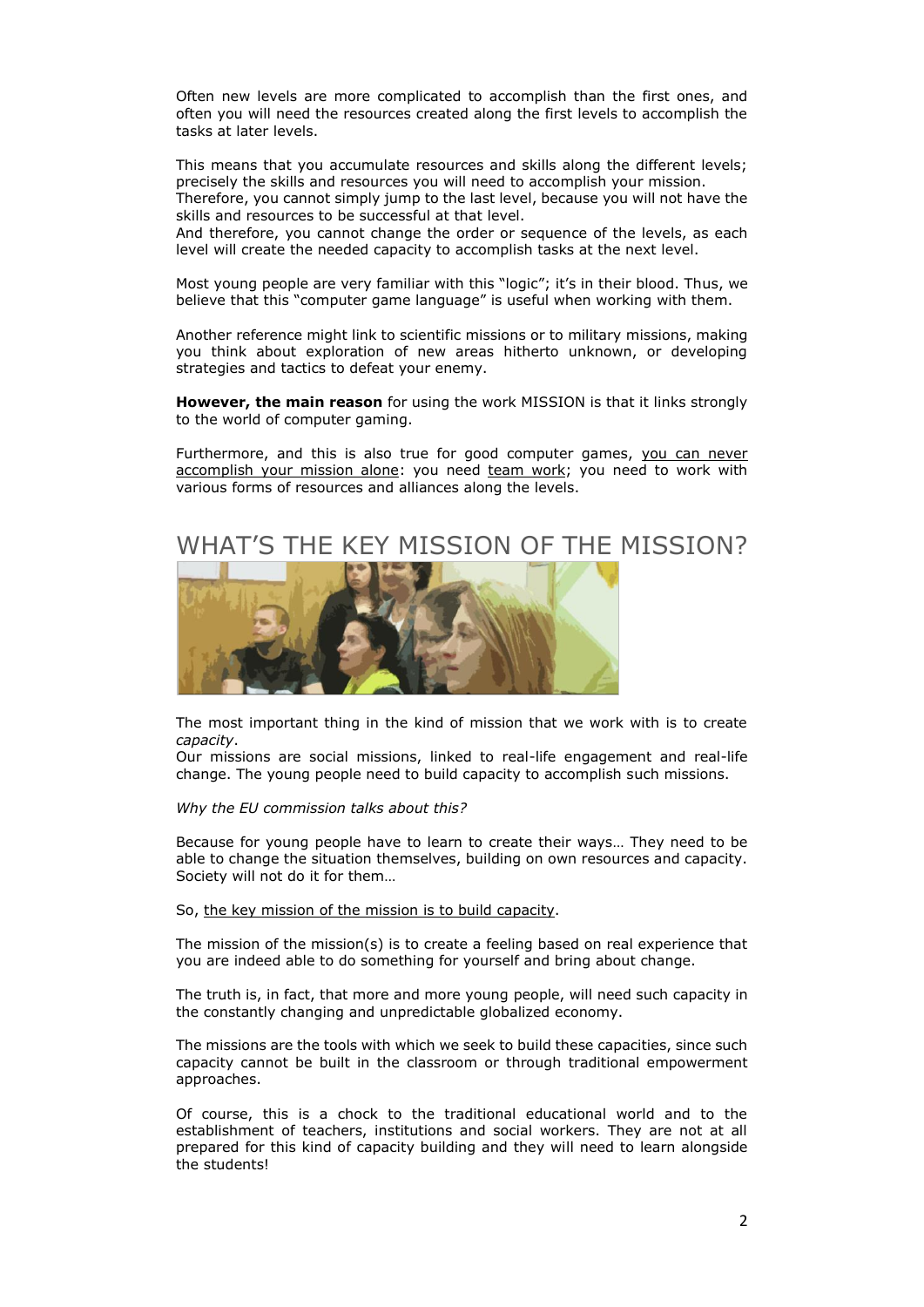# WHAT CHARACTERISES A MISSION?



Many types of missions are possible and very many directions might be taken, as no manual is possible or even useful. Part of the capacity building is precisely about the ability to find your own way.

Nevertheless, and no matter how open the missions might be and how many different ways there might be to accomplish the missions, all missions should bring into play a number of key characteristics.

*Why is that?*

Because these principles are the ones that ensure strong capacity building, that's why!

Let's mention the most important principles in creating missions for capacity building:

#### **+ MISSION IMPOSSIBLE**

The point is that engaging in something you are already capable of will not produce new strong capacity, as you will simply repeat what you already can do. To be attractive and productive, the mission must be difficult, complicated and challenging – but of course within reach of strong efforts...!

#### **+** DEDICATION

The mission must call for strong dedication – from the team, but also from the professionals involved. The mission should be so interesting and attractive that dedication is constantly fostered along the work processes.

#### **THINK BIG, BUT**

This is also why you need to think big!

If we engage the students in small, trivial and unimportant challenges, we will simply add to their feeling of being less important citizens.

The missions must be "big enough" to create respect among them.

Another reason for thinking big is that the mission must have a certain complexity, volume and duration to create immersion.

Small and punctual activities will not do the job. They will have very little impact. Obviously, and it goes without saying, the missions should not be too big: building a spaceship flying to the moon is not a good mission.

The key point is: "big enough" to create immersion and capacity.

#### **REAL-TIME AND REAL-LIFE**

The missions can go in very many directions. The "juice" of the missions is not what they wish to accomplish in the end (the results), but what kind of entrepreneurial capacities and new experience they create on the way.

However, the missions need to engage in things that take place here and now in the communities (physical or virtual), or in emerging initiatives bringing about new things. They must be real-time oriented and link to what is happening here and now.

#### **LONG TIME**

Serious challenges, missions that call for respect, dedication and immersion – and in particular capacity building – need a certain amount of *time*.

Changing mentality, experience and building new competences in real-life does not happen in a few days.

It is not possible, of course, to indicate such a thing as the perfect duration of a mission, as missions, resources and engagement levels can be very different.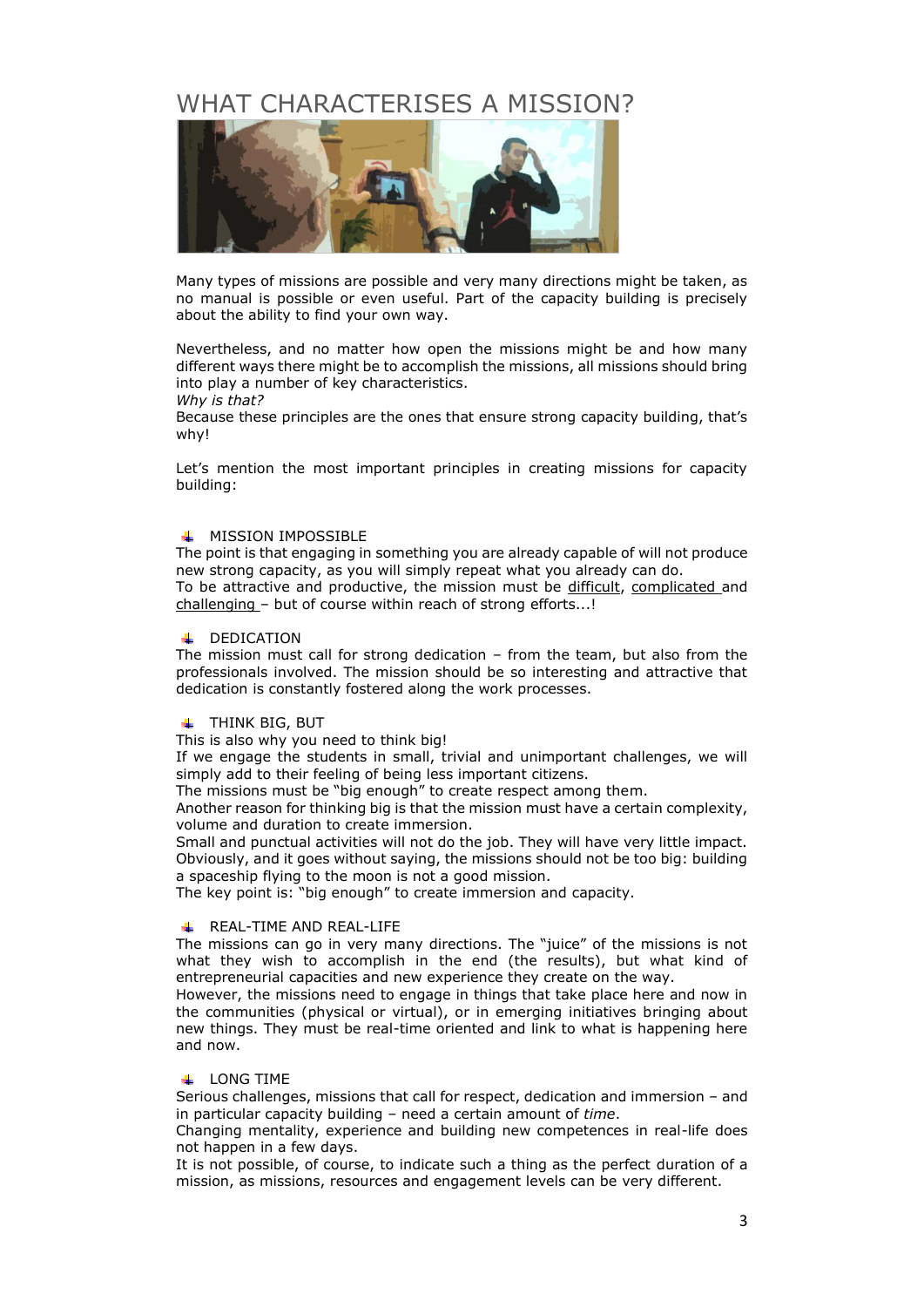However, strong missions will typically need to be carried out in months, not days or weeks, such as for example 4 months, and in some cases more if possible. It is possible to create strong engagement if the young teams are engaged in the mission 1 or 2 full days a week along a certain number of months. Less will not do the job, and the more they are engaged the better.

#### WHO SHOULD BE MISSION FACILITATORS?

Who are the professionals to support the young teams in their missions? In our project, teachers, partners, chambers BUT, these professionals will need to struggle their way out of their academic world and bring about a lot of changed mind-sets.

#### **+ COMPLICATED**

The mission must be complicated, just like good computer games.

Not complicated in the academic sense, but complicated because many activities are needed, collaboration with many people is needed and because only a clever step-by-step strategy will allow moving from one level (activity) to the next.

#### **ENTREPRENEURIAL INSPIRATION**

Capacity building and missions – are of course closely linked to the reinterpretation of what entrepreneurship means.

Unlike in the old days where entrepreneurship was about creating a small business, today entrepreneurship has received a much broader interpretation: entrepreneurial mentality and behaviour has now been made independent of the end result (a small business) and is defined by the entrepreneurial process: taking action, trying out, experimenting, linking to real-life challenges, creating something new – and creating capacity to work through all the phases of entrepreneurial action.

The end result can still be a small business, but also a service, an organisation, a club, a community initiative and much more…

The juice is the process, not the result.

#### **STEP BY STEP**

The key method in our missions is precisely inspired by good and immersive computer games: the mission is complicated and we cannot simply make a big jump and accomplish this mission. Not possible. What, then?

We need to proceed as the good computer games: step by step, level by level. We need to build up the capacity to accomplish the mission.

The art of missioning is precisely to take the right steps in the right order and slowly build up the needed resources, alliances and power to accomplish the mission.

This often includes very many steps, along which we must learn, explore, build alliances, create plans, demonstrate our project, create economy, negotiate and struggle our way towards making the mission impossible possible.

Each successful step represents new resources and new alliances and new opportunities, allowing us to take the next step.

To some extent the needed steps can be planned, but in many cases the stepwise progression will need to be adjusted to what really happens along the first steps.

#### $\perp$  I FARNING ON THE FLIGHT

Such capacity building is not about education or training. You cannot learn these things in the classroom.

That does not mean that no learning will take place. A lot of learning will take place in most missions, but this learning is another kind of learning than in the classroom:

- it will take place when it is needed to solve problems at the different levels (situated learning)

- it will take place when the learning makes sense and is important (learning when needed and on demand)

- it will take place closely linked to real-life activities and challenges (relevance)

- it will take place when frustration arises along the mission process (motivation)

So, the missions turn educational didactics upside down:

 $\rightarrow$  in traditional education you learn in theory for 20 years and then start approaching practice and real-life